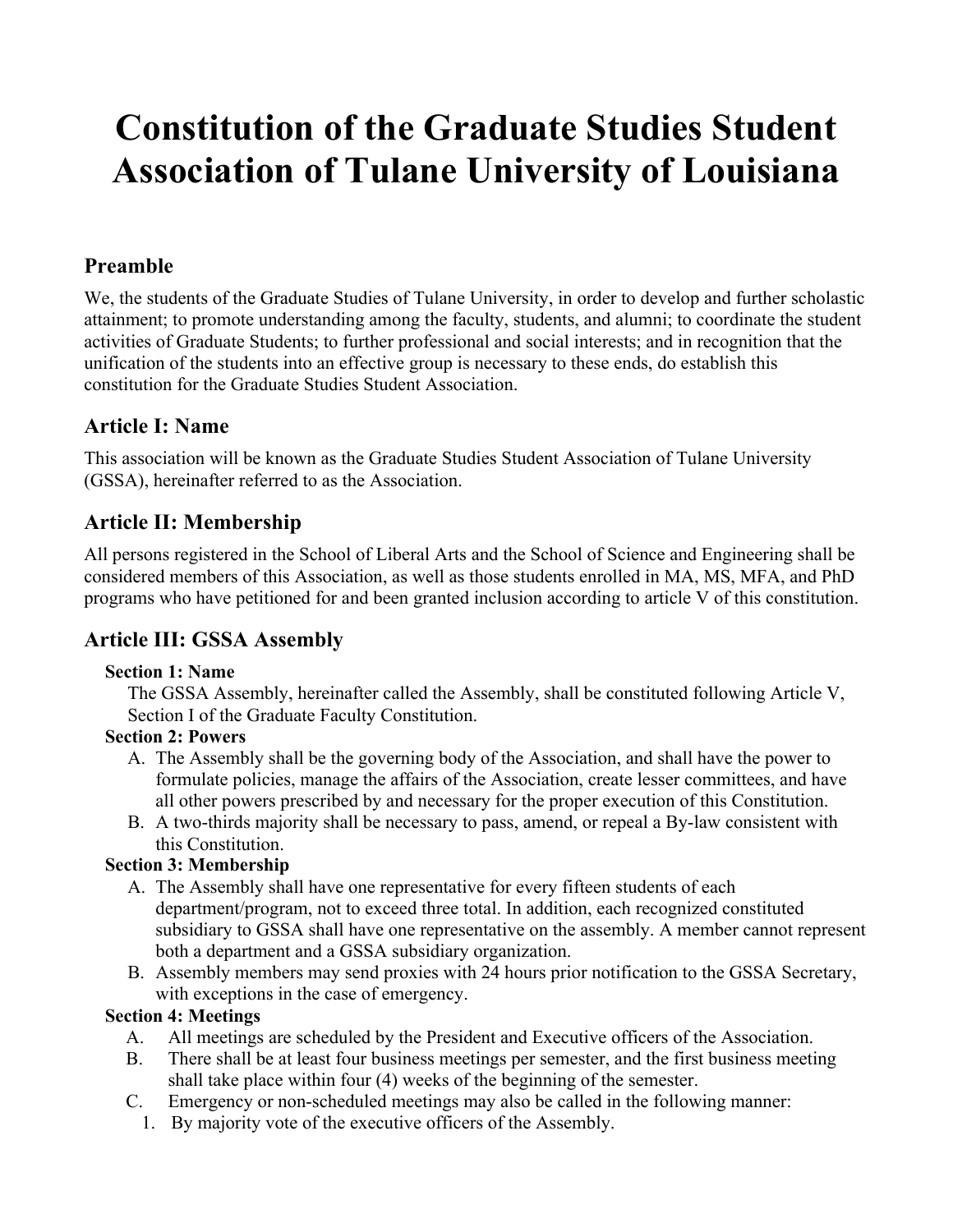- 2. By written request of the majority of the members of the assembly. Such requests are to be submitted to the President.
- 3. By request of the Dean of the School of Liberal Arts or the School of Science and Engineering. In response the meeting must occur within one week of the request.

#### **Section 5: Voting/Quorum**

- A. A simple majority of the Assembly members present at the meeting is required to pass any proposal not specified in other articles of the Constitution.
- B. A quorum shall consist of half (1/2) of the current representatives from programs in good standing.

#### **Section 6: Right to Appear**

Any member of the Association shall have the right to attend assembly meetings and shall be permitted to make motions at said meetings.

#### **Section 7: Attendance at Meetings**

- A. A member's absence from a meeting without proxy for two consecutive meetings in any one term shall result in a probationary warning. The President shall notify the department or organization that they are without representation.
- B. If a department or organization is unrepresented for three consecutive meetings, the president shall send notification to both the head of that department or organization and the current student representative(s), and that department or organization will no longer be eligible for funding by the Association until that department or organization establishes representation for two consecutive meetings. Eligibility for funds may also be restored to a department or organization by a simple majority of the Assembly.

#### **Section 8: Participation**

Each representative to the assembly shall participate in a standing committee or special committee, or represent the assembly at GAPSA or any other University governing body that requests graduate student representation.

#### **Section 9: Vacancies**

The assembly shall have the right to call a vote of confidence regarding an Assembly representative/officer or a GAPSA senator. The petitioned representative/officer or senator shall be given at least one week's notice in writing and shall be given the opportunity to speak in his/her defense prior to the vote. The assembly shall have the right to call a vote of this kind for the representatives or officers of this Assembly and senators elected to GAPSA only. A 2/3 vote of no confidence shall be sufficient for removal of the officer or representative. After a vote of no confidence has been accepted, a new election shall be held at the next meeting to fill the vacancy. Nominations will be accepted as per article V, section 2.

# **Article IV: Spending & Fiscal Powers**

The GSSA Assembly shall have the following fiscal powers:

- A. It shall accept any funds appropriated for the use of GSSA by the University, GAPSA and ASB.
- B. It shall allocate appropriate funds for expenditures by GSSA, or by subsidiary organizations of GSSA, as initiated by a formal motion from an Assembly member and approved by a simple majority vote.
- C. At the final meeting of the spring semester, the newly elected Treasurer and the Budget committee shall craft a budget for the following fiscal year, for approval by the Assembly.
	- a. Such a budget will provide for the regular expenditures of the organization, including meeting expenses, travel funding, speaker travel funding and honoraria and event funding, no category of which should exceed fifty percent (50%) of the entire budget for the fiscal year.
	- b. Travel funding requests, absent any exceptional circumstances, shall be considered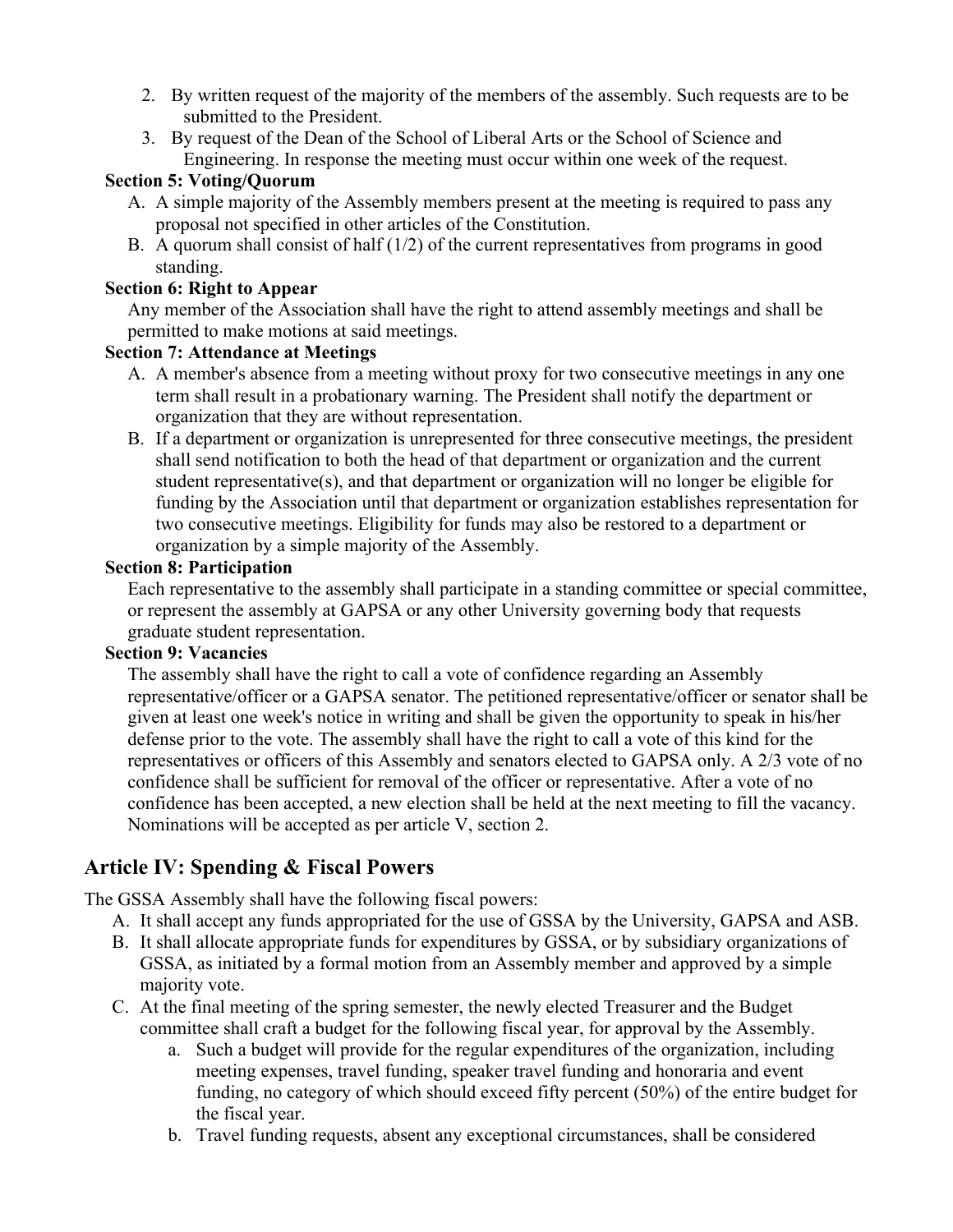approved by the body up to the budgeted amount for the year, at a constant funding level set by the Assembly.

- D. At the end of each fiscal year, unused funds will be returned to the GSSA Reserve Fund, as allowed for by the GAPSA Constitution, Section 4, part D.
	- a. The purpose of this reserve is to underwrite activities deemed worthy by the Assembly, especially those not expressly budgeted such as capital improvements.
- E. Any other fiscal powers and duties not reserved herein are granted to the GSSA Treasurer and Executive Committee. The Assembly may define or limit these powers and duties at any time through an amendment to this constitution.
- F. All expenditures are subject to final approval by the Student Organizations Office and the University accounting office.

# **Article IV: Association Executive Officers**

## **Section 1: The Officers of the Association**

- A. President
- B. Vice-President
- C. Treasurer
- D. Secretary

## **Section 2: Nominations**

Nominations for executive officers of the Association shall be made by any member of the Association only during the period for which nominations are open during the election meeting. A nominated candidate must be present at the election meeting in order to accept his/her nomination.

#### **Section 3: Elections**

Officers shall be elected by the Assembly during the penultimate business meeting of the spring semester. In order to be elected, a candidate must gain a simple majority of the votes cast. Only votes cast for a particular position shall be counted and used to determine a majority. There will be no absentee voting in any election.

#### **Section 4: Runoffs**

If no candidate receives a majority of the votes required for election, a run-off election shall be held between the two candidates with the highest number of votes. If more than two candidates tie for the highest number of votes, all such candidates will enter the run-off.

#### **Section 5: Term of Office**

The term of office for the officers of the Association shall commence immediately following the election meeting and carry through until following next election.

#### **Section 6: Vacancies**

In the event of a vacancy in any office but that of president, the Assembly shall elect a successor according to the procedures in this article. Should the office of President fall vacant, the Vice-President shall become President, and a new Vice-President shall be elected from the Assembly by a majority vote.

## **Section 7: Duties of the Officers**

- A. The officers of this Association shall carry out the provisions of this Constitution and any Bylaws enacted in accordance therewith.
- B. The President shall preside over all meetings of the Assembly and shall appoint all committees and committee chairpersons, with the approval of the Assembly, as well as act as the parlimentarian. The President shall represent the Association at ceremonial functions. The President shall act as liaison to the University Administration, the Graduate School, GAPSA and to the Division of Student Affairs. The President shall chair the Awards, Legislative, and Executive committees.
- C. The Vice-President shall preside over Assembly meetings in the absence of the President. The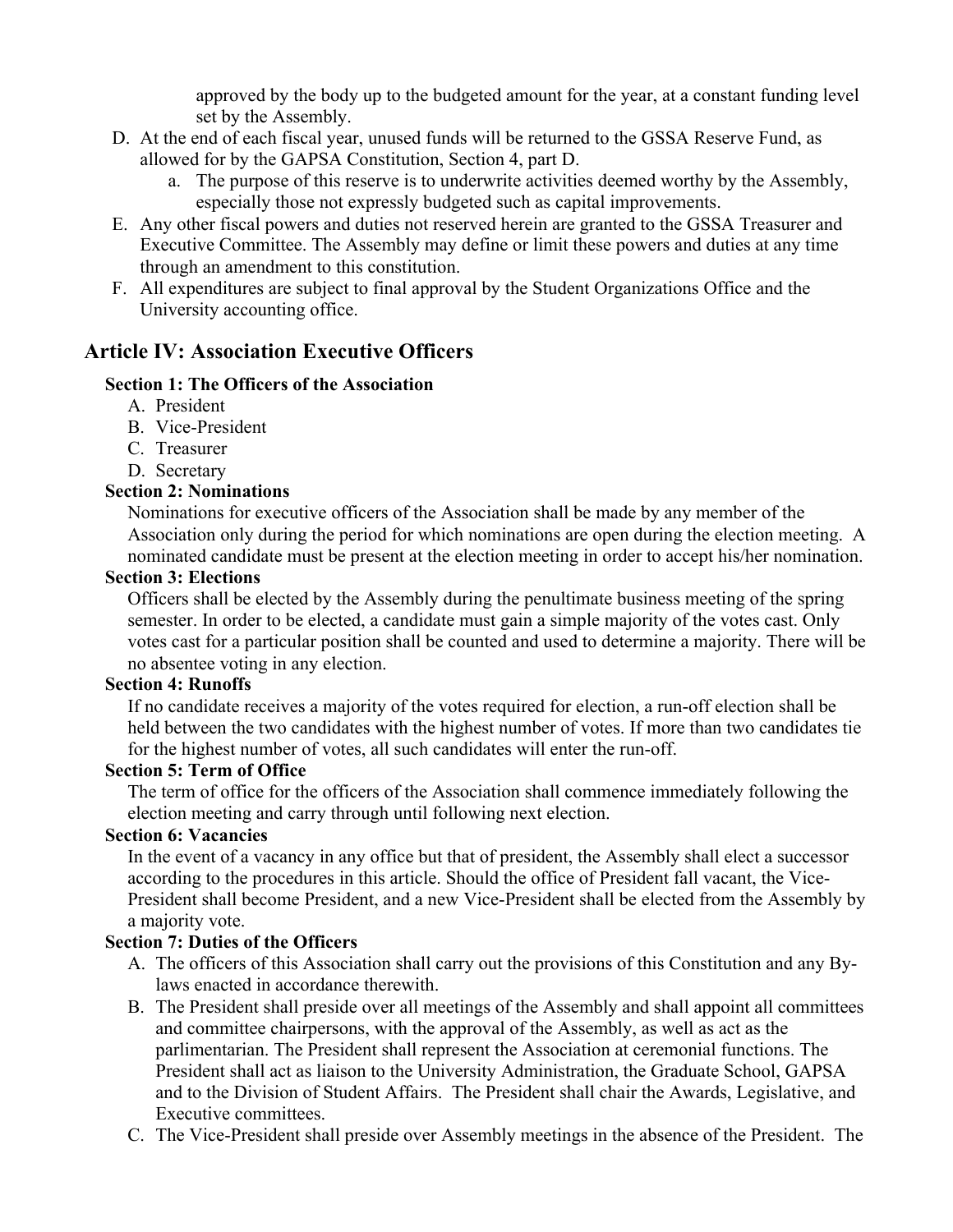Vice President shall chair the Social committee.

- D. The Treasurer shall administer and keep records of the financial activities of the Assembly. The Treasurer shall be responsible for formulating a budget to be submitted to the GAPSA Finance Board with the approval of the Assembly as part of the annual budget process. The Treasurer shall present and discuss the budget at the introductory meeting of the Assembly. The Treasurer shall chair the Budget committee.
- E. The Secretary shall make public and keep a permanent record of the proceedings of the Assembly meetings, distributing within one (1) week the minutes of said meetings. The Secretary shall have the additional duty of distributing a copy of the Constitution and By-laws at the introductory meeting. The Secretary shall also be in charge of the website and listserv maintenance and maintain the upkeep of the GSSA graduate office.

# **Article V: Subsidiary Organizations**

#### **Section 1: Establishment**

As an umbrella organization, the Assembly shall have the authority to adopt subsidiary organizations that meet the special needs of the graduate student population.

#### **Section 2: Recognition**

- A. In order to request recognition from GSSA, a potential subsidiary organization must submit the following:
	- 1. an organizational constitution
	- 2. the name of the representative who will regularly attend GSSA meetings
- B. Such subsidiary organizations may be recognized as one of the following two subsidiary types:
	- 1. Departmental Organizations whose membership is limited to all graduate school students registered within the organization's academic department
	- 2. Non-departmental Organizations including members of any non-departmental graduate program.
- C. A simple majority vote of the Assembly shall be required in order to adopt a potential subsidiary.

#### **Section 3: Constitutions**

- A. Such subsidiary organizations shall be required to submit a current constitution for approval by the Assembly both during initial recognition and following any constitutional changes made by the subsidiary organization.
- B. Subsidiary organization constitutions shall be subject to periodic examination by the Assembly.

C. Subsidiary Organizational constitutions may not conflict with the constitution of GSSA. **Section 4: Duties**

A representative of such subsidiary organizations shall be required to attend all Assembly meetings.

## **Article VI: Amendment and Revision**

#### **Section 1: Initiation**

Amendments or revisions to this Constitution, or a new Constitution, may be initiated by any member through submission to the legislative committee.

#### **Section 2: Proposal**

Amendments or revisions to this Constitution, or a new Constitution, may be accepted as an official proposal by a two-thirds vote of the Assembly following a petition to the Legislative Committee or by a petition to the Assembly signed by not less than fifty members of the